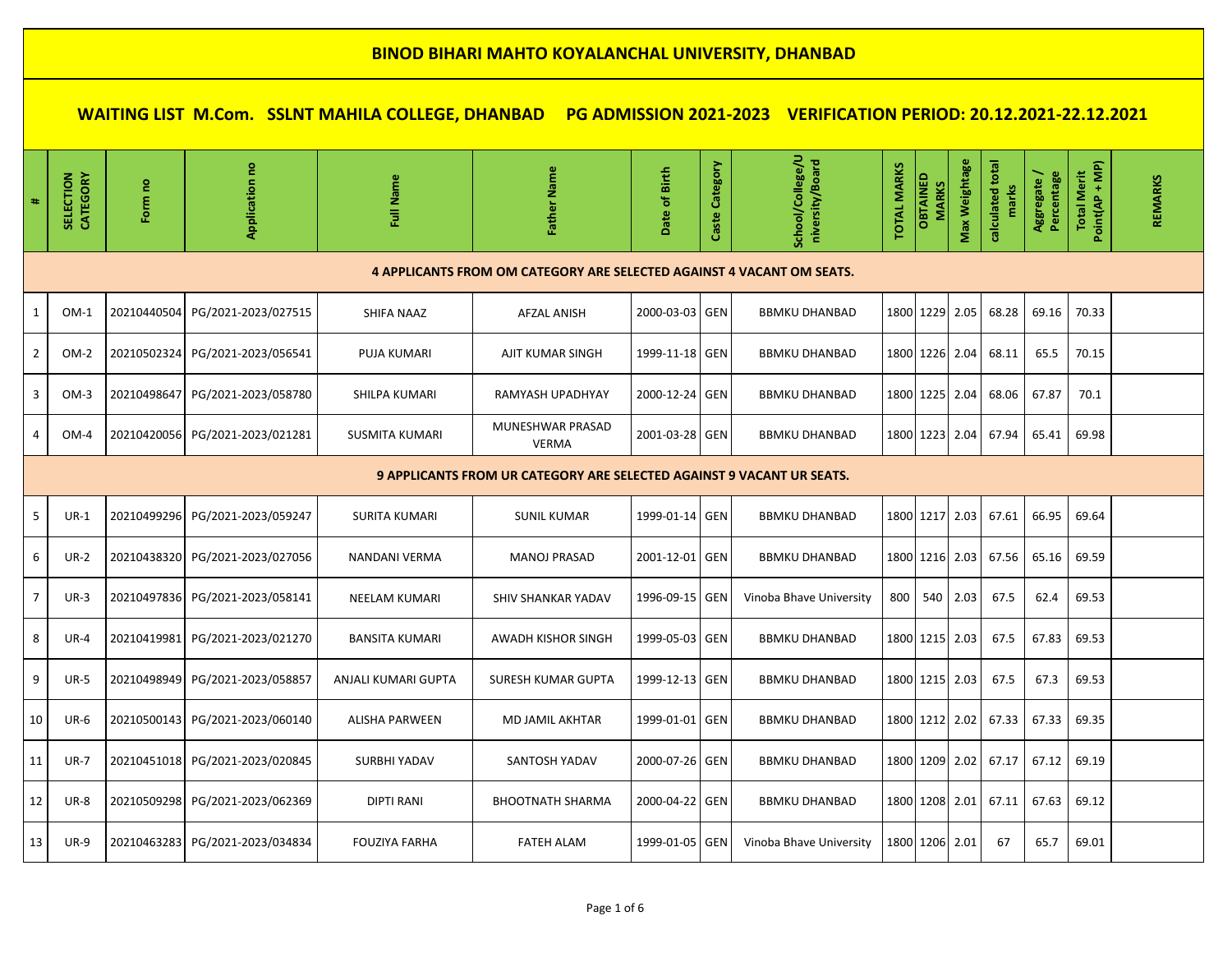**WAITING LIST M.Com. SSLNT MAHILA COLLEGE, DHANBAD PG ADMISSION 2021-2023 VERIFICATION PERIOD: 20.12.2021-22.12.2021**

### **6 APPLICANTS FROM EWS & V\_EWS CATEGORY ARE TAKEN AGAINST 2 VACANT EWS SEATS[ONLY 2 APPLICANTS WILL BE SELECTED].**

| 14 | EWS-1 | 20210508037            | PG/2021-2023/065528                              | SHAGUFTA NAZ   | MD MUZAFFAR          | 1999-04-08 GEN | <b>BBMKU DHANBAD</b> |  |                    | 1800   1104   1.84   61.33         | 62.1  | 63.17 |  |
|----|-------|------------------------|--------------------------------------------------|----------------|----------------------|----------------|----------------------|--|--------------------|------------------------------------|-------|-------|--|
| 15 | EWS-2 | 20210505761            | PG/2021-2023/065330                              | SADIOA FATIMA  | MD HASAN KHAN        | 1999-03-19 GEN | <b>BBMKU DHANBAD</b> |  |                    | 1800   1091   1.82   60.61         | 63    | 62.43 |  |
|    |       | 16 V EWS-3 20210419861 | PG/2021-2023/021176                              | PRIYA KUMARI   | SANJOY PANDEY        | 2000-12-13 GEN | <b>BBMKU DHANBAD</b> |  | 1800   1206   2.01 | 67                                 | 66.08 | 69.01 |  |
|    |       | 17 V EWS-4 20210463381 | PG/2021-2023/034934                              | PALLAVI KUMARI | <b>SANJAY SINGH</b>  | 2000-03-04 GEN | <b>BBMKU DHANBAD</b> |  |                    | 1800   1205   2.01   66.94   64.95 |       | 68.95 |  |
|    |       |                        | 18   V EWS-5   20210508318   PG/2021-2023/067670 | SONI KUMARI    | NARESH PRASAD KUMHAR | 2000-03-23 GEN | <b>BBMKU DHANBAD</b> |  |                    | 1800   1205   2.01   66.94   67.16 |       | 68.95 |  |
| 19 |       | V EWS-6 20210448255    | PG/2021-2023/016097                              | NIKITA OJHA    | <b>SRIDHAR OJHA</b>  | 2000-09-21 GEN | <b>BBMKU DHANBAD</b> |  |                    | 1800   1204   2.01   66.89   67.66 |       | 68.9  |  |

### **6 APPLICANTS FROM BCI & V\_BCI CATEGORY ARE TAKEN AGAINST 2 VACANT BCI SEAT[ONLY 2 APPLICANTS WILL BE SELECTED].**

| 20 | BCI-1                                                                                                     |             | 20210498720 PG/2021-2023/058806   | PRITI KUMARI         | <b>BHUPEN MANDAL</b>   | 1999-04-11 BCI |  | <b>BBMKU DHANBAD</b> |                    |  |                | 1800   1037   1.73   57.61 | 59.25 | 59.34 |  |
|----|-----------------------------------------------------------------------------------------------------------|-------------|-----------------------------------|----------------------|------------------------|----------------|--|----------------------|--------------------|--|----------------|----------------------------|-------|-------|--|
| 21 | BCI-2                                                                                                     |             | 20210410385   PG/2021-2023/016770 | <b>MONIKA KUMARI</b> | <b>KAPOOR RAWANI</b>   | 1998-05-19 BCI |  | <b>BBMKU DHANBAD</b> | 1800   1025   1.71 |  |                | 56.94                      | 56.33 | 58.65 |  |
| 22 | BCI-3                                                                                                     |             | 20210502215   PG/2021-2023/062075 | PUNAM KUMARI         | PARMESHWAR MAHATO      | 1999-01-07 BCI |  | <b>BBMKU DHANBAD</b> | 1800 920 1.53      |  |                | 51.11                      | 52.91 | 52.64 |  |
| 23 | $V$ BCI-4                                                                                                 |             | 20210439434 PG/2021-2023/026207   | PRAGATI SINGH        | <b>SHANKAR SINGH</b>   | 2000-04-02 GEN |  | <b>BBMKU DHANBAD</b> | 1800 1203          |  | 2              | 66.83                      | 67.4  | 68.83 |  |
| 24 | V BCI-5                                                                                                   | 20210465631 | PG/2021-2023/036957               | MAUSAM AGRAWAL       | SANJAY AGRAWAL         | 2000-06-22 GEN |  | <b>BBMKU DHANBAD</b> | 1800 1203          |  | $\overline{2}$ | 66.83                      | 66.16 | 68.83 |  |
| 25 | $V$ BCI-6                                                                                                 |             | 20210499374 PG/2021-2023/059272   | SONALI KUMARI        | <b>UDAY KANT GUPTA</b> | 2001-01-05 GEN |  | <b>BBMKU DHANBAD</b> | 1800 1201          |  | 2              | 66.72                      | 66.72 | 68.72 |  |
|    | 6 APPLICANTS FROM BCII CATEGORY ARE TAKEN AGAINST 2 VACANT BCII SEAT[ONLY 2 APPLICANTS WILL BE SELECTED]. |             |                                   |                      |                        |                |  |                      |                    |  |                |                            |       |       |  |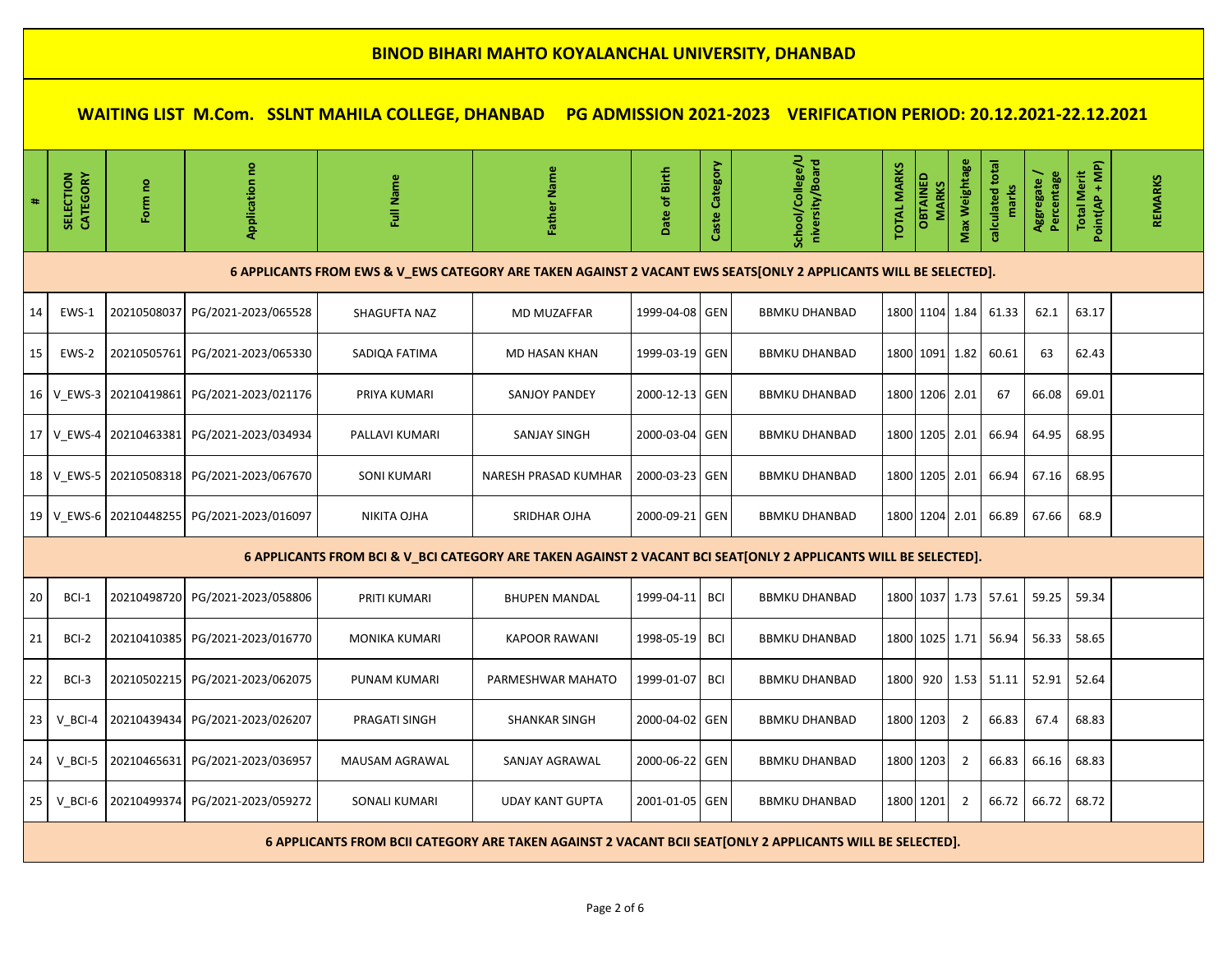| $\ddagger$ | SELECTION<br>CATEGORY                                                                                        | Form no     | Application no                  | Full Name           | Father Name              | Date of Birth   | Caste Category | School/College/U<br>niversity/Board | <b>TOTAL MARKS</b> | OBTAINED<br><b>MARKS</b> | Max Weightage  | calculated total | Aggregate /<br>Percentage | Total Merit<br>Point(AP + MP) | REMARKS |
|------------|--------------------------------------------------------------------------------------------------------------|-------------|---------------------------------|---------------------|--------------------------|-----------------|----------------|-------------------------------------|--------------------|--------------------------|----------------|------------------|---------------------------|-------------------------------|---------|
| 26         | BCII-1                                                                                                       | 20210501969 | PG/2021-2023/061780             | <b>ARTI KUMARI</b>  | <b>ARJUN SAW</b>         | 2000-02-02      | <b>BCII</b>    | <b>BBMKU DHANBAD</b>                |                    |                          | 1800 1173 1.96 | 65.17            | 64.37                     | 67.13                         |         |
| 27         | BCII-2                                                                                                       | 20210501859 | PG/2021-2023/035878             | SINDHU KUMARI       | RAM PRAKASH CHAURASIA    | 2001-07-15 BCII |                | <b>BBMKU DHANBAD</b>                |                    | 1800 1165 1.94           |                | 64.72            | 64.72                     | 66.66                         |         |
| 28         | BCII-3                                                                                                       | 20210502860 | PG/2021-2023/062738             | ASHA MAHATO         | <b>SHANKAR MAHATO</b>    | 2001-10-02 BCII |                | <b>BBMKU DHANBAD</b>                |                    | 1800 1164 1.94           |                | 64.67            | 64.67                     | 66.61                         |         |
| 29         | BCII-4                                                                                                       | 20210505911 | PG/2021-2023/065478             | <b>RITU BURMAN</b>  | <b>B B SAW</b>           | 1999-08-27      | <b>BCII</b>    | <b>BBMKU DHANBAD</b>                |                    |                          | 1800 1151 1.92 | 63.94            | 63.9                      | 65.86                         |         |
| 30         | BCII-5                                                                                                       |             | 20210506268 PG/2021-2023/065724 | PRAMILA KUMARI      | <b>SUDHIR GOPE</b>       | 1999-07-26 BCII |                | <b>BBMKU DHANBAD</b>                |                    |                          | 1800 1135 1.89 | 63.06            | 64.2                      | 64.95                         |         |
| 31         | BCII-6                                                                                                       | 20210508152 | PG/2021-2023/067561             | <b>KAJAL KUMARI</b> | SANJEEB KUMAR YADAV      | 2001-05-13 BCII |                | <b>BBMKU DHANBAD</b>                |                    | 1800 1134 1.89           |                | 63               | 61.62                     | 64.89                         |         |
|            | 9 APPLICANTS FROM SC & V_SC CATEGORY ARE TAKEN AGAINST 3 VACANT SC SEAT[ONLY 3 APPLICANTS WILL BE SELECTED]. |             |                                 |                     |                          |                 |                |                                     |                    |                          |                |                  |                           |                               |         |
| 32         | $V_SC-1$                                                                                                     | 20210497365 | PG/2021-2023/058124             | <b>NEHA KUMARI</b>  | <b>VIJAY KUMAR</b>       | 2000-02-01      | <b>BCII</b>    | <b>BBMKU DHANBAD</b>                |                    |                          | 1800 1102 1.84 | 61.22            | 59.91                     | 63.06                         |         |
| 33         | $V$ SC-2                                                                                                     |             | 20210505070 PG/2021-2023/064756 | SANGITA KUMARI      | LAXMAN MAHATO            | 1996-10-10 BCII |                | Vinoba Bhave University             |                    |                          | 2100 1211 1.73 | 57.67            | 57.67                     | 59.4                          |         |
| 34         | $V_SC-3$                                                                                                     | 20210509227 | PG/2021-2023/068496             | AARTI KUMARI        | DEVENDRA YADAV           | 2001-01-17 BCII |                | <b>BBMKU DHANBAD</b>                | 1800               |                          | $955$   1.59   | 53.06            | 54.66                     | 54.65                         |         |
| 35         | $V$ SC-4                                                                                                     | 20210505355 | PG/2021-2023/028248             | <b>SNEHA SUMAN</b>  | <b>MANOJ KUMAR GUPTA</b> | 1998-12-20 GEN  |                | Vinoba Bhave University             |                    | 1800 1200                | $\overline{2}$ | 66.67            | 66.12                     | 68.67                         |         |
| 36         | $V$ SC-5                                                                                                     | 20210496871 | PG/2021-2023/057820             | <b>RINKI KUMARI</b> | <b>MUNSHI LAL RAY</b>    | 2001-10-05 GEN  |                | <b>BBMKU DHANBAD</b>                |                    | 1800 1188 2.64           |                | 66               | 64.8                      | 68.64                         |         |
| 37         | $V$ SC-6                                                                                                     | 20210503387 | PG/2021-2023/005731             | <b>GAURI KUMARI</b> | RAMPATI HARIJAN          | 1997-04-15 GEN  |                | <b>BBMKU DHANBAD</b>                |                    | 1800 1198                | $\overline{2}$ | 66.56            | 67.37                     | 68.56                         |         |
| 38         | $V$ SC-7                                                                                                     | 20210499053 | PG/2021-2023/059071             | <b>SUDHA RANI</b>   | PREM SHANKAR CHAMAR      | 2000-11-07 GEN  |                | <b>BBMKU DHANBAD</b>                |                    | 1800 1198                | $\overline{2}$ | 66.56            | 64.66                     | 68.56                         |         |
| 39         | $V$ SC-8                                                                                                     | 20210457484 | PG/2021-2023/032226             | KHUSHI KUMARI       | <b>TARUN SINGH</b>       | 2001-10-15 GEN  |                | <b>BBMKU DHANBAD</b>                |                    | 1800 1198                | 2              | 66.56            | 64.33                     | 68.56                         |         |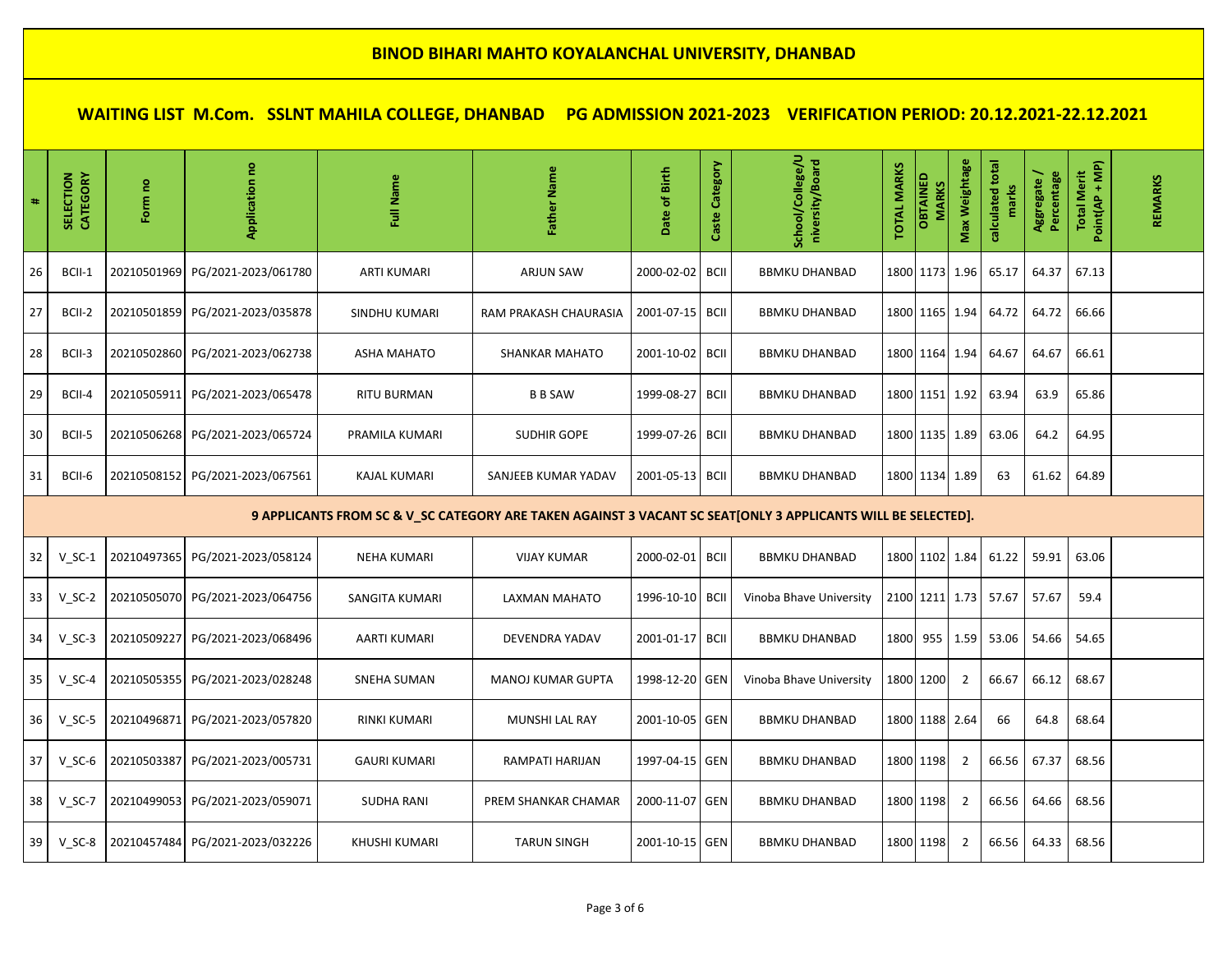| 4    | SELECTION<br><b>CATEGORY</b>                                                                                   | Form no               | g<br>Application                        | Full Name                           | Father Name                              | of Birth<br><b>Date</b> | Caste Category | School/College/U<br>niversity/Board | <b>TOTAL MARKS</b> | OBTAINED<br><b>MARKS</b> | Max Weightage  | calculated total | Percentage<br>Aggregate/ | Point(AP + MP)<br><b>Total Merit</b> | REMARKS |
|------|----------------------------------------------------------------------------------------------------------------|-----------------------|-----------------------------------------|-------------------------------------|------------------------------------------|-------------------------|----------------|-------------------------------------|--------------------|--------------------------|----------------|------------------|--------------------------|--------------------------------------|---------|
| 40   | $V$ SC-9                                                                                                       | 20210499504           | PG/2021-2023/059397                     | PRITI KUMARI                        | <b>TANU PRASAD SINGH</b>                 | 1995-10-10 GEN          |                | <b>BBMKU DHANBAD</b>                |                    | 1800 1197                | $\overline{2}$ | 66.5             | 64.87                    | 68.5                                 |         |
|      | 30 APPLICANTS FROM ST &V_ST CATEGORY ARE TAKEN AGAINST 10 VACANT ST SEAT[ONLY 10 APPLICANTS WILL BE SELECTED]. |                       |                                         |                                     |                                          |                         |                |                                     |                    |                          |                |                  |                          |                                      |         |
| 41   | $V ST-1$                                                                                                       |                       | 20210452886 PG/2021-2023/031163         | <b>MANSHI KUMARI</b><br>VISHWAKARMA | <b>ANJAN KUMAR</b><br><b>VISHWAKARMA</b> | 1998-04-03 GEN          |                | <b>BBMKU DHANBAD</b>                |                    | 1800 1197                | $\overline{2}$ | 66.5             | 67                       | 68.5                                 |         |
| 42   | $V ST-2$                                                                                                       | 20210433040           | PG/2021-2023/026162                     | ANNU KUMARI                         | AMAR PRASAD TAMRAKAR                     | 2000-02-20 GEN          |                | <b>BBMKU DHANBAD</b>                |                    | 1800 1197                | 2              | 66.5             | 65                       | 68.5                                 |         |
| 43   | $V_S$ T-3                                                                                                      | 20210443568           | PG/2021-2023/028520                     | <b>SIMRAN KUMARI</b><br>VISHWAKARMA | RAJENDRA VISHWAKARMA                     | 2000-08-19 GEN          |                | <b>BBMKU DHANBAD</b>                |                    | 1800 1197                | $\overline{2}$ | 66.5             | 66.12                    | 68.5                                 |         |
| 44   | $V_S$ T-4                                                                                                      | 20210442298           | PG/2021-2023/028035                     | <b>SUNITA KUMARI</b>                | LAKHAN RAM                               | 1999-07-13 GEN          |                | <b>BBMKU DHANBAD</b>                |                    | 1800 1196 1.99           |                | 66.44            | 65                       | 68.43                                |         |
| 45   | $V_S$ T-5                                                                                                      |                       | 20210426510 PG/2021-2023/024063         | POONAM KUMARI                       | <b>JAGLAL SAW</b>                        | 2000-05-04 GEN          |                | <b>BBMKU DHANBAD</b>                |                    | 1800 1196 1.99           |                | 66.44            | 64.5                     | 68.43                                |         |
| 46   | $V$ ST-6                                                                                                       |                       | 20210500428 PG/2021-2023/060450         | <b>MOUMITA BANERJEE</b>             | SHEKHAR BANERJEE                         | 2000-03-19 GEN          |                | <b>BBMKU DHANBAD</b>                |                    | 1800 1195 1.99           |                | 66.39            | 65.33                    | 68.38                                |         |
| 47   | $V_S$ T-7                                                                                                      | 20210499945           | PG/2021-2023/059936                     | PURNIMA KUMARI                      | RAJKISHORE YADAV                         | 2000-10-01 GEN          |                | <b>BBMKU DHANBAD</b>                |                    | 1800 1195 1.99           |                | 66.39            | 64.88                    | 68.38                                |         |
| 48   | $V_S$ T-8                                                                                                      | 20210504185           | PG/2021-2023/063945                     | <b>SIMRAN SONI</b>                  | <b>BINOD PRASAD SONI</b>                 | 2002-09-04              | GEN            | <b>BBMKU DHANBAD</b>                |                    | 1800 1195 1.99           |                | 66.39            | 66.45                    | 68.38                                |         |
| 49   | $V$ ST-9                                                                                                       |                       | 20210505739 PG/2021-2023/065313         | <b>KUSUM KUMARI</b>                 | RAMJI CHOUHAN                            | 2000-01-04 GEN          |                | <b>BBMKU DHANBAD</b>                |                    | 1800 1194 1.99           |                | 66.33            | 67.33                    | 68.32                                |         |
| 50 l |                                                                                                                | V ST-10   20210464301 | PG/2021-2023/035851                     | <b>SHAMA PERWEEN</b>                | MD JAVED ANSARI                          | 2001-01-25 GEN          |                | <b>BBMKU DHANBAD</b>                |                    | 1800 1194 1.99           |                | 66.33            | 66.58                    | 68.32                                |         |
| 51   |                                                                                                                | V ST-11   20210464866 | PG/2021-2023/036326                     | <b>REKHA KUMARI</b>                 | DHARAMRAJ KUMAR                          | 2001-03-27 GEN          |                | <b>BBMKU DHANBAD</b>                |                    | 1800 1194 1.99           |                | 66.33            | 67.45                    | 68.32                                |         |
| 52   |                                                                                                                | V ST-12   20210433844 | PG/2021-2023/026283                     | <b>ARCHANA PANDEY</b>               | <b>SURESH PANDEY</b>                     | 2001-04-10 GEN          |                | <b>BBMKU DHANBAD</b>                |                    | 1800 1194 1.99           |                | 66.33            | 65.37                    | 68.32                                |         |
| 53   |                                                                                                                |                       | V ST-13 20210419567 PG/2021-2023/021063 | KUMARI ANAMIKA                      | <b>SUBODH KUMAR</b>                      | 1999-04-04 GEN          |                | <b>BBMKU DHANBAD</b>                |                    | 2100 1350 1.99           |                | 66.31            | 66.31                    | 68.3                                 |         |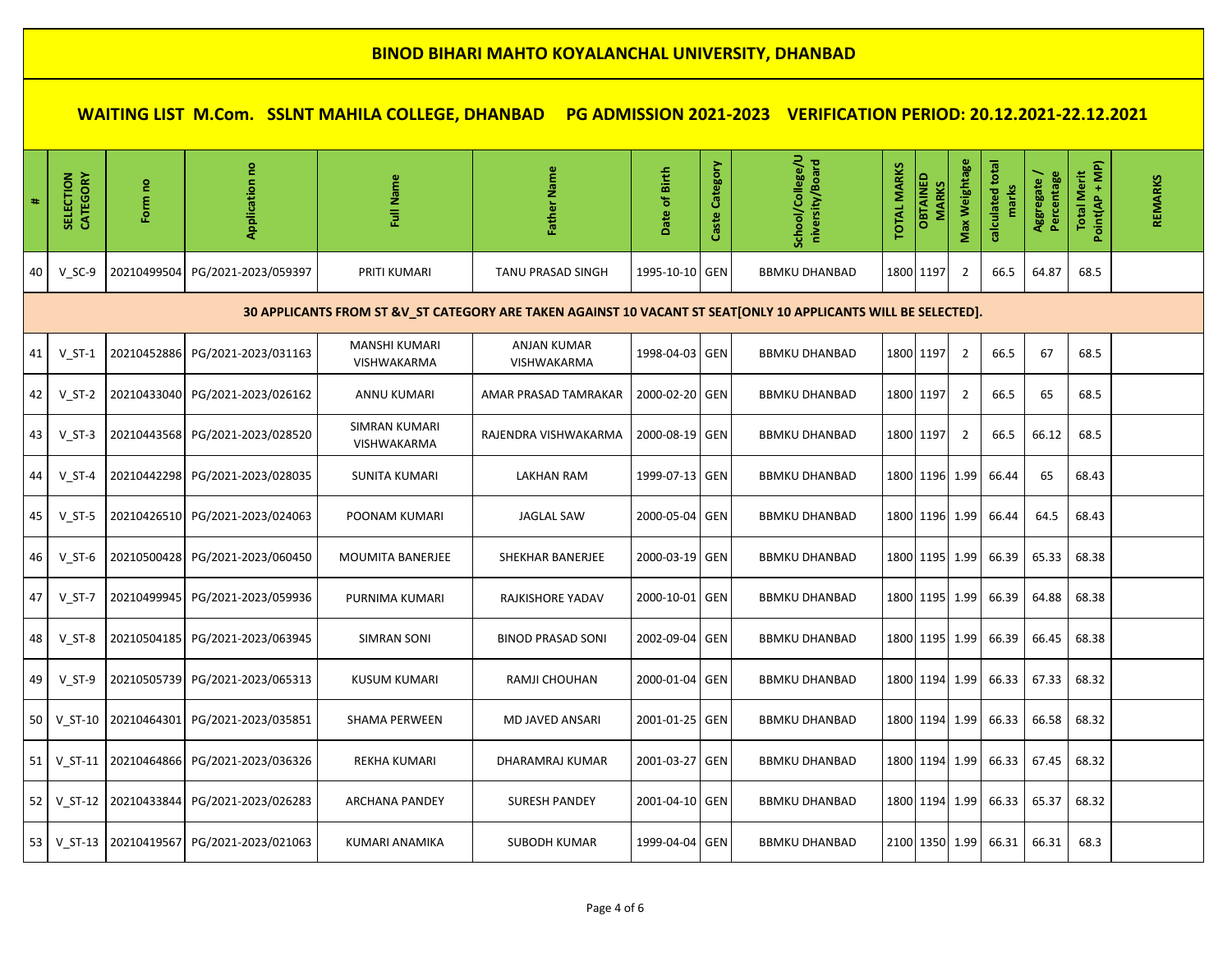| #  | SELECTION<br><b>CATEGORY</b> | Form no | <b>Application no</b>                       | Full Name                  | Father Name             | Date of Birth  | Caste Category | School/College/U<br>niversity/Board | <b>TOTAL MARKS</b> | <b>OBTAINED</b><br><b>MARKS</b> | Max Weightage | calculated total<br>marks | Aggregate/<br>Percentage | Total Merit<br>Point(AP + MP) | REMARKS |
|----|------------------------------|---------|---------------------------------------------|----------------------------|-------------------------|----------------|----------------|-------------------------------------|--------------------|---------------------------------|---------------|---------------------------|--------------------------|-------------------------------|---------|
| 54 | $V ST-14$                    |         | 20210412322 PG/2021-2023/017755             | SONAL JAISWAL              | <b>SUNIL JAISWAL</b>    | 1999-08-20     | GEN            | Vinoba Bhave University             |                    | 1800 1193                       | 1.99          | 66.28                     | 67.54                    | 68.27                         |         |
| 55 |                              |         | V ST-15   20210497917   PG/2021-2023/058220 | SNEHA SINGH                | <b>MURLI SINGH</b>      | 2001-07-24 GEN |                | <b>BBMKU DHANBAD</b>                |                    | 1800 1170 3.25                  |               | 65                        | 63.79                    | 68.25                         |         |
| 56 | $V ST-16$                    |         | 20210441647 PG/2021-2023/027814             | <b>KUMARI KRITI</b>        | <b>RAJIV KUMAR</b>      | 1999-10-11     | GEN            | <b>BBMKU DHANBAD</b>                |                    | 2100 1391 1.99                  |               | 66.24                     | 66.24                    | 68.23                         |         |
| 57 | $V ST-17$                    |         | 20210497740 PG/2021-2023/058296             | <b>SANGAM KUMARI</b>       | SHASHI BHUSHAN SINGH    | 1999-04-21 GEN |                | <b>BBMKU DHANBAD</b>                |                    | 1800 1192 1.99                  |               | 66.22                     | 66.22                    | 68.21                         |         |
| 58 | $V ST-18$                    |         | 20210498927 PG/2021-2023/058996             | <b>BHARTI KUMARI SINGH</b> | <b>TUN TUN SINGH</b>    | 2000-12-05 GEN |                | <b>BBMKU DHANBAD</b>                |                    | 1800 1192 1.99                  |               | 66.22                     | 66.22                    | 68.21                         |         |
| 59 | $V ST-19$                    |         | 20210499892 PG/2021-2023/059868             | <b>SANIA NISAR</b>         | MD NISAR AHMAD          | 1999-03-14 GEN |                | <b>BBMKU DHANBAD</b>                |                    | 1800 1191 1.99                  |               | 66.17                     | 65.7                     | 68.16                         |         |
| 60 | $V_S$ T-20                   |         | 20210435858 PG/2021-2023/026603             | <b>NEHA KUMARI</b>         | <b>SUDESHWAR BHARTI</b> | 2000-07-04     | <b>GEN</b>     | <b>BBMKU DHANBAD</b>                |                    | 1800 1191 1.99                  |               | 66.17                     | 62.87                    | 68.16                         |         |
| 61 | $V$ ST-21                    |         | 20210456811 PG/2021-2023/032094             | POOJA KUMARI               | DHIRENDAR KUMAR         | 1998-06-24 GEN |                | <b>BBMKU DHANBAD</b>                |                    | 1800 1190                       | 1.98          | 66.11                     | 64.66                    | 68.09                         |         |
| 62 |                              |         | V_ST-22 20210419365 PG/2021-2023/020960     | SHAISTA NAAZ               | MD MAQSOOD ANSARI       | 1999-01-19 GEN |                | <b>BBMKU DHANBAD</b>                |                    | 1800 1189 1.98                  |               | 66.06                     | 68.68                    | 68.04                         |         |
| 63 | $V ST-23$                    |         | 20210449268 PG/2021-2023/030102             | <b>GITANJALI KUMARI</b>    | CHANDRAKANT YADAV       | 1999-07-03 GEN |                | <b>BBMKU DHANBAD</b>                |                    | 1800 1189                       | 1.98          | 66.06                     | 64.87                    | 68.04                         |         |
| 64 | $V ST-24$                    |         | 20210499509 PG/2021-2023/059417             | ZAKIA SHAHID               | <b>SHAHID ALI</b>       | 1996-12-20 GEN |                | Vinoba Bhave University             | 800                | 528                             | 1.98          | 66                        | 59.13                    | 67.98                         |         |
| 65 | $V ST-25$                    |         | 20210450852 PG/2021-2023/030584             | <b>NAINSHI KUMARI</b>      | JAY PRAKASH YADAV       | 2000-02-10 GEN |                | <b>BBMKU DHANBAD</b>                |                    | 1800 1188 1.98                  |               | 66                        | 66                       | 67.98                         |         |
| 66 | $V_S$ T-26                   |         | 20210499963 PG/2021-2023/059968             | RAFFAT PARWEEN             | MD ZAFAR ANSARI         | 2000-06-25 GEN |                | <b>BBMKU DHANBAD</b>                |                    | 1800 1188 1.98                  |               | 66                        | 67.5                     | 67.98                         |         |
| 67 | V ST-27                      |         | 20210504714 PG/2021-2023/064356             | SAIMA PERWEEN              | SAKHAUR RAHMAN          | 1999-08-29 GEN |                | <b>BBMKU DHANBAD</b>                |                    | 1800 1187 1.98                  |               | 65.94                     | 66.58                    | 67.92                         |         |
| 68 | $V_S$ T-28                   |         | 20210500732 PG/2021-2023/060735             | ALKA KUMARI RAI            | <b>SHATRUGHAN RAY</b>   | 2000-03-19 GEN |                | <b>BBMKU DHANBAD</b>                |                    | 1800 1187 1.98                  |               | 65.94                     | 67.73                    | 67.92                         |         |